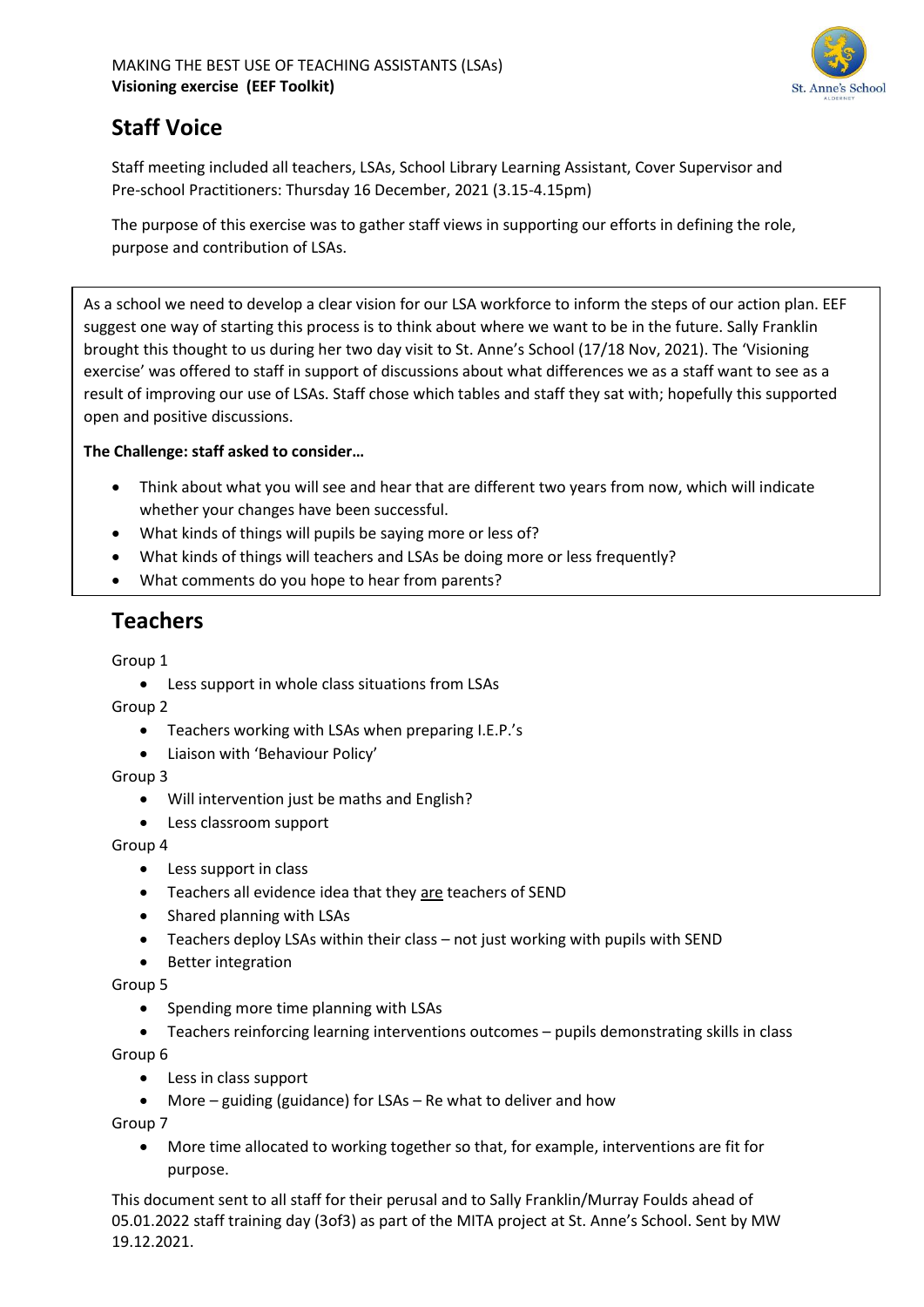

Group 8

- Moving away from culture of LSAs being allocated per primary class
- Quality First Teaching (QFT) to meet needs of all
- High level of challenge for Low Attainers (LA) learners

Group 9

• Define requirements

Group 10

- Discussion time with LSAs to develop way forward & pupils E.g. progress, next steps Group 11
	- Have dedicated assistance or 'assistance time' where teachers who are stretched can ask LSA to do things like marking / copying

Group 12

- Involved in the whole planning process
- More responsibility
- More financial rewards

Group 13

• No comment made

## **LSAs**

Group 1

- LSAs running specific intervention groups across all year groups
- LSAs more fluid & moving around school working with children from different year groups

Group 2

- Working outside of the classroom
- Supporting children of all ages
- Smaller group intervention
- Increased opportunity for training (Read Write Inc. \ Maths \ Intervention Groups)

Group 3

• 4 LSAs are leading intervention – is it directed by teachers or SEN department?

Group 4

- Take ownership of role
- Interventions are better & short term
- Work with different classes
- Accept that some pupils have higher level of need
- Bespoke area to work in

Group 5

- More teacher/LSA interaction planning
- More upskilled / ownership of role
- Working in small groups
- Where will interventions take place/be based

Group 6

- More working with small groups / individuals. Q. Will this be in class or in a separate area?
- More training in specific areas E.g. RWI

Group 7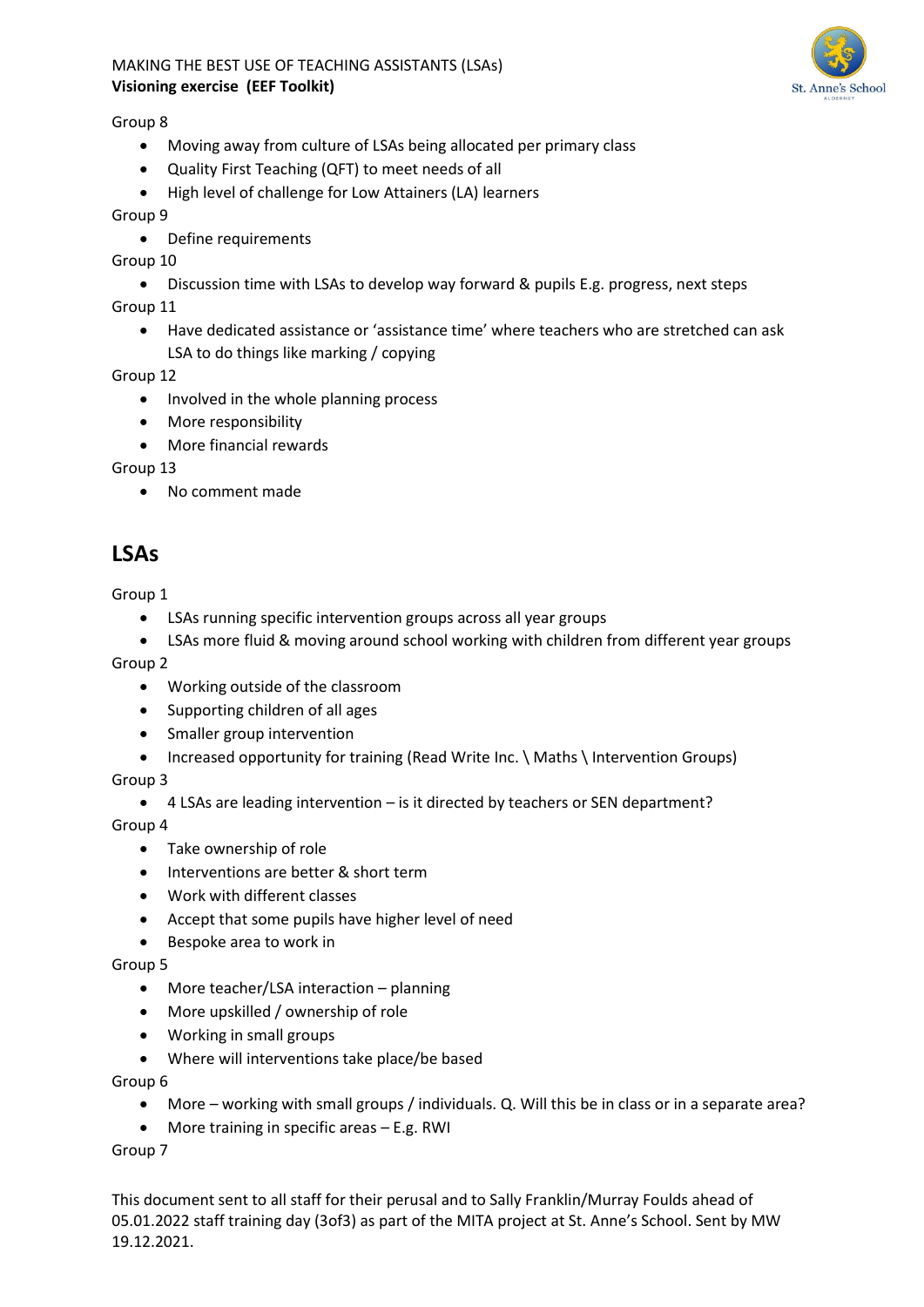

• Suggestion – in the morning, during form time, 25 mins freed-up for teachers and LSAs to work together

Group 8

- Specialism and interests to surface and be capitalised on
- Greater levels of challenge and accountability for LSAs
- Enhanced relationship with parents and learners

Group 9

• CPD to meet needs

Group 10

- To be more involved in pupil progress meetings
- Back up of supply LSAs
- Identified interventions
- Work with all ability pupils  $\omega$  set times during the week

Group 11

• Being more mobile in the classroom, working with different students to reduce stigma ad reduce dependence from particular students

Group 12

• Time to discuss with the class teacher

Group 13

- Clear communication regularly with assigned teachers to confirm productivity & progress
- Adequate training to feel secure and productive / capable to work in all areas of (SEN)
- Provided with sufficient planning / resources to carry out interventions

## **Pupils**

Group 1

• More of their needs addressed and monitored

Group 2

- Awareness of 'Behaviour Policy'
- More independent learning
- Less of 'I Can't Do It' and more of 'I Can Do It'

Group 3

• Pupils feel LSAs are able to support them just as much as teachers

Group 4

- Pupils with SEND making at least as good progress
- Know IEP targets
- Do not feel 'different' E.g. dyslexia friendly classroom

Group 5

- Knowing / taking pride in IEP targets
- Pupils feeling more confident

Group 6

• Gaps in attainment closing due to bespoke lessons being delivered

Group 7

• Opportunity to meet with pupils (teachers and LSAs)

Group 8

• More support for secondary pupils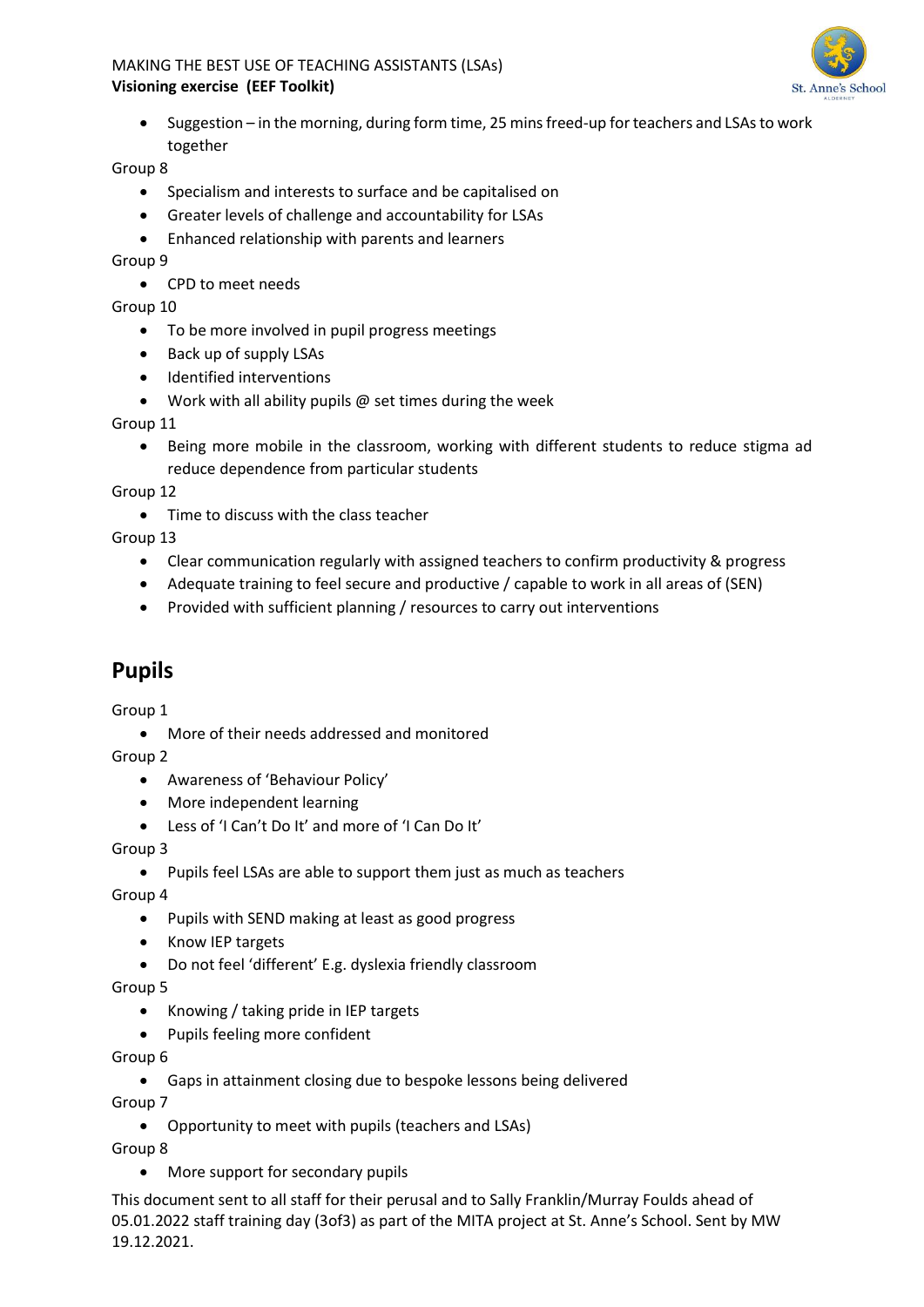

- Targeted intervention for groups as standard (universal) not just Lit / maths
- Higher level of challenge = greater engagement

### Group 9

• Seek support

Group 10

• Identified key worker / support for lower ability / SEND children when they go to seniors = support

Group 11

- More peer help in seniors
- More use of Kagen type groupings of ability

Group 12

- To be more independent and only ask for support when needed
- Allow pupils to take more responsibility / not just rely on LSAs throughout lessons

Group 13

• To ensure pupils build strong relationships with all assigned to them (in class) so that they feel confident to openly request support when needed

# **Others (e.g. parents)**

Group 1

- More parent helpers involved e.g. hearing readers
- Parents / LSAs more interactions ref. groups etc

Group 2

- In-School Volunteering (Reading)
- Awareness of 'Behaviour Policy'
- Positive Parent Feedback

Group 3

• Hope to hear that their children are fully supported by teachers and LSAs

Group 4

- Involved in IEP meetings more
- Positive relationships with all staff

Group 5

- Parents attending IEP meetings
- Witnessing pupil's success

Group 6

- Confident that children's needs are being met. More awareness of individual needs, IEPs etc. Group 7
	- If we free up teachers and LSAs in the morning (25 mins) there will be time to have meetings with parents

Group 8

- Greater engagement with school & partnership in child's learning & progress
- A stronger commitment

Group 9

• Communicate needs

Group 10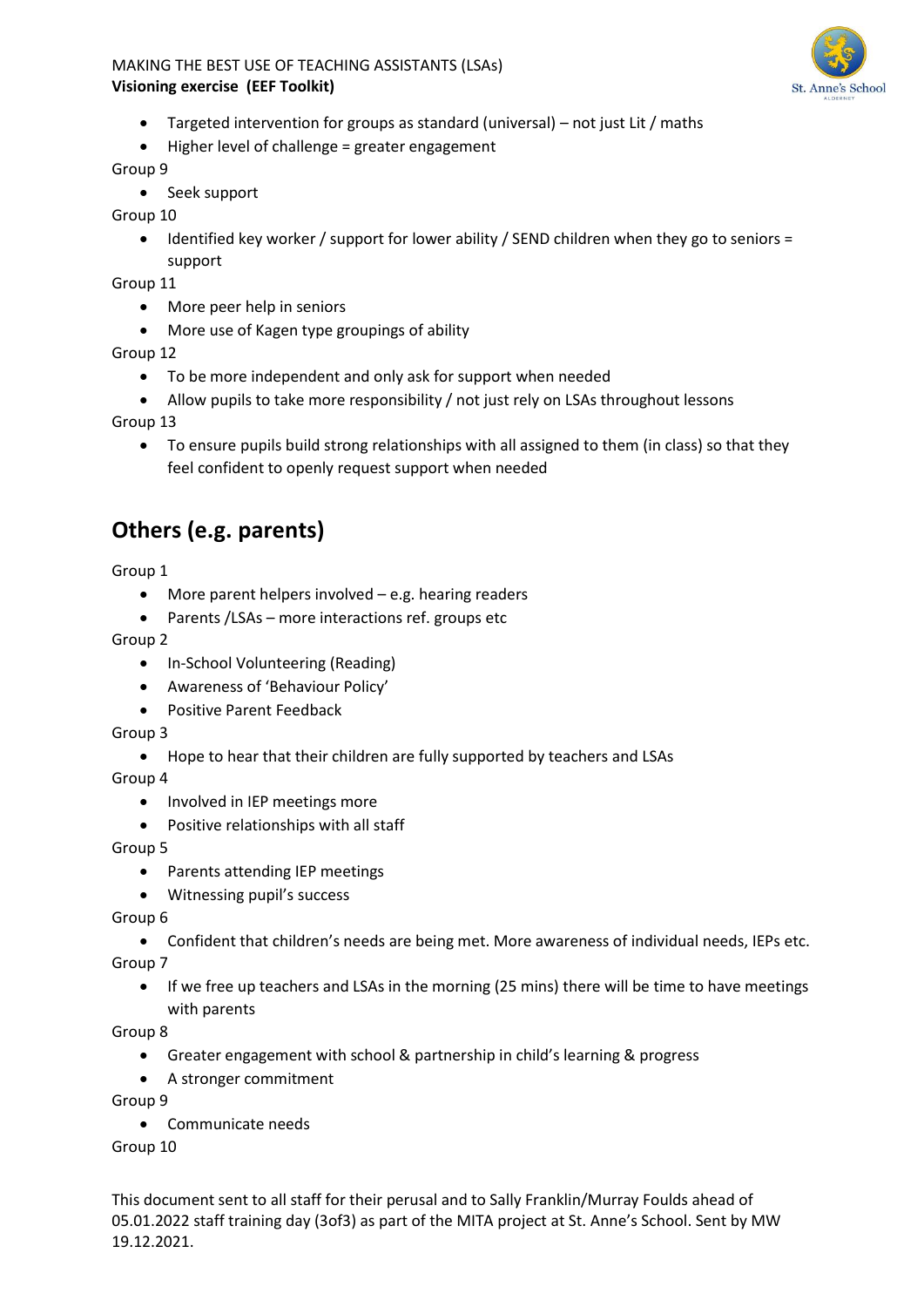

- When volunteer some support / induction into what is expected E.g. training into reading etc.
- Lesley B. back up support (Retired)

Group 11

- No comment made
- Group 12
	- No comment made

Group 13

• An awareness of their child's involvement with LSA

## **Combined comments**

## **Teachers**

- Less support in whole class situations from LSAs
- Teachers working with LSAs when preparing I.E.P.'s
- Liaison with 'Behaviour Policy'
- Will intervention just be maths and English?
- Less classroom supports
- Less support in class
- Teachers all evidence idea that they are teachers of SEND
- Shared planning with LSAs
- Teachers deploy LSAs within their class not just working with pupils with SEND
- Better integration
- Spending more time planning with LSAs
- Teachers reinforcing learning interventions outcomes pupils demonstrating skills in class
- Less in class support
- More guiding (guidance) for LSAs Re what to deliver and how
- More time allocated to working together so that, for example, interventions are fit for purpose.
- Moving away from culture of LSAs being allocated per primary class
- Quality First Teaching (QFT) to meet needs of all
- High level of challenge for Low Attainers (LA) learners
- Define requirements
- Discussion time with LSAs to develop way forward & pupils E.g. progress, next steps
- Have dedicated assistance or 'assistance time' where teachers who are stretched can ask LSA to do things like marking / copying
- Involved in the whole planning process
- More responsibility
- More financial rewards
- No comment made

### **LSAs**

- LSAs running specific intervention groups across all year groups
- LSAs more fluid & moving around school working with children from different year groups
- Working outside of the classroom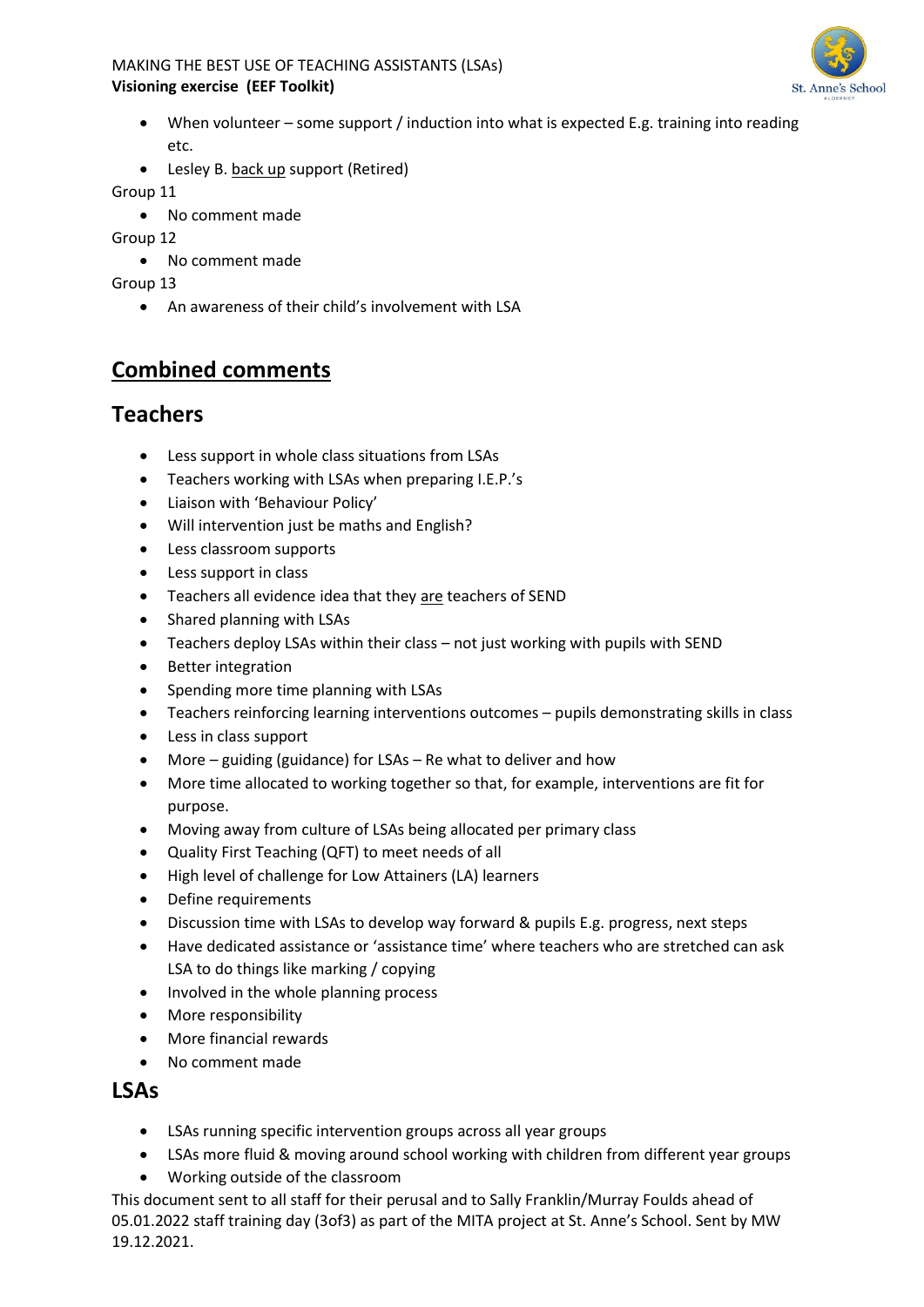

- Supporting children of all ages
- Smaller group intervention
- Increased opportunity for training (Read Write Inc. \ Maths \ Intervention Groups)
- 4 LSAs are leading intervention is it directed by teachers or SEN department?
- Take ownership of role
- Interventions are better & short term
- Work with different classes
- Accept that some pupils have higher level of need
- Bespoke area to work in
- More teacher/LSA interaction planning
- More upskilled / ownership of role
- Working in small groups
- Where will interventions take place/be based
- More working with small groups / individuals. Q. Will this be in class or in a separate area?
- More training in specific areas E.g. RWI
- Suggestion in the morning, during form time, 25 mins freed-up for teachers and LSAs to work together
- Specialism and interests to surface and be capitalised on
- Greater levels of challenge and accountability for LSAs
- Enhanced relationship with parents and learner
- CPD to meet needs
- To be more involved in pupil progress meetings
- Back up of supply LSAs
- Identified interventions
- Work with all ability pupils @ set times during the week
- Being more mobile in the classroom, working with difficult students to reduce stigma ad reduce dependence from particular students
- Time to discuss with the class teacher
- Clear communication regularly with assigned teachers to confirm productivity & progress
- Adequate training to feel secure and productive / capable to work in all areas of (SEN)
- Provided with sufficient planning / resources to carry out interventions

### **Pupils**

- More of their needs addressed and monitored
- Awareness of 'Behaviour Policy'
- More independent learning
- Less of 'I Can't Do It' and more of 'I Can Do It'
- Pupils feel LSAs are able to support them just as much as teachers
- Pupils with SEND making at least as good progress
- Know IEP targets
- Do not feel 'different' E.g. dyslexia friendly classroom
- Knowing / taking pride in IEP targets
- Pupils feeling more confident
- Gaps in attainment closing due to bespoke lessons being delivered
- Opportunity to meet with pupils (teachers and LSAs)
- More support for secondary pupils